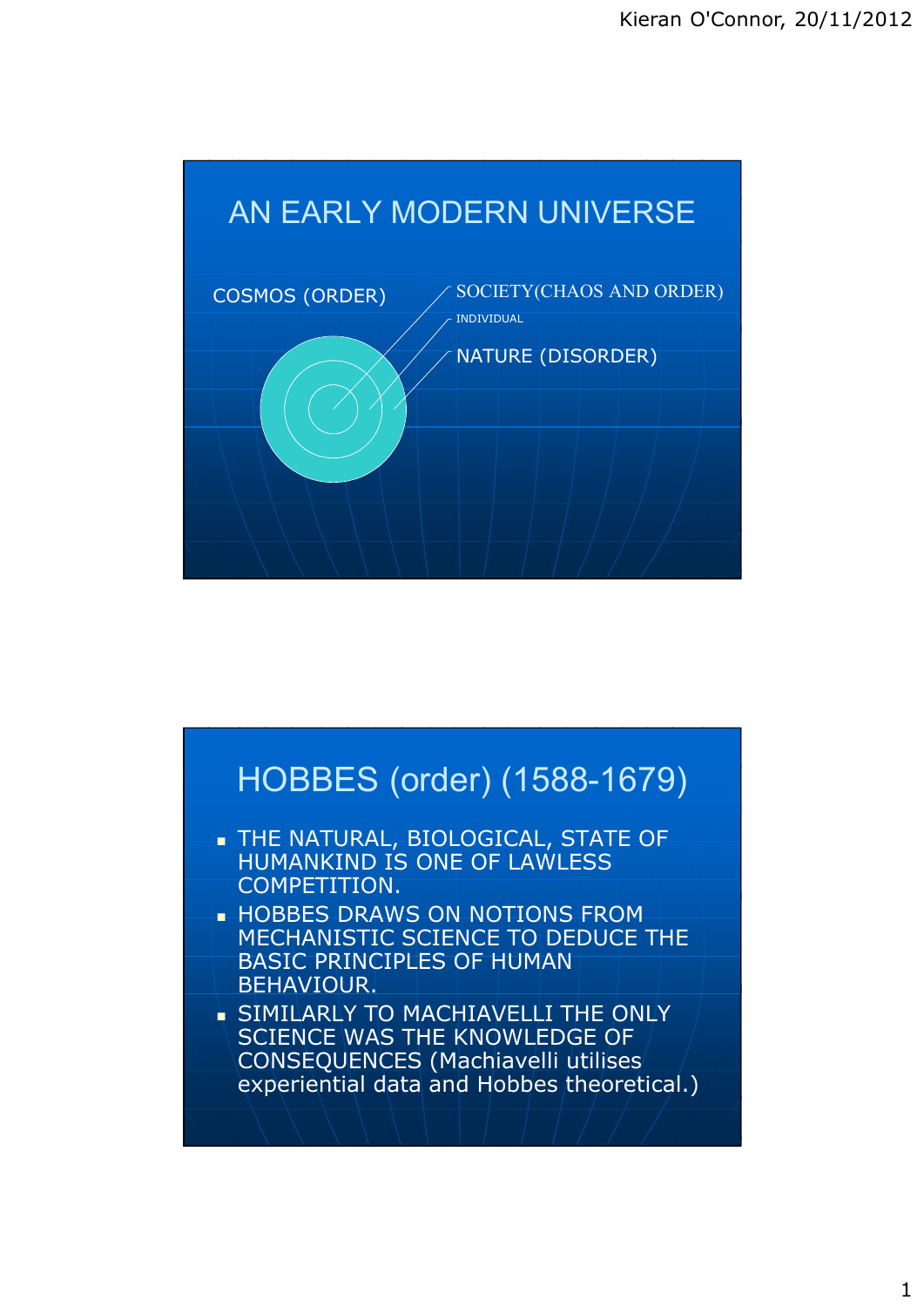### HOBBES 2

- **FROM WHICH HOBBES ESTABLISHES** ABSTRACT MECHANISM OF REGULATION OF THE PUBLIC GOOD, THE STATE, THROUGH SOVEREIGN RULE. (*the beginnings of the sovereign liberal individuality, in the cognitive order of modernity*)
- **SUCH THESES ALSO ENTAIL SOCIAL** FACTS, CERTAINTY AND OBJECTIVE TRUTH WHICH CONTAIN WITHIN THEM ETHICAL AND MORAL IMPLICATIONS.

#### SUBJECT AND SOCIETY AS RATIONAL SYSTEMS

- (DESCARTES 1596-1650)
- METHOD; SEPERATION OF THE RATIONAL MIND AND THE IRRATIONALITY OF EMBODIED EXPERIENCE
- *"EACH PROBLEM THAT I SOLVED BECAME A RULE, WHICH SERVED AFTERWORD TO SOLVE OTHER PROBLEMS"*
- *SEPERATION OF THE TWO SUBSTANCES OF MIND AND BODY AND, ULTIMATELY, THEORETICAL CAUSE AND PHYSICAL EFFECT.*
- (NEWTON 1642-1727); OBSERVATION AND DEDUCTION. THE ABSTRACTION, AND IMMEDIACY OF THE THEOREM AS A MEANS OF ESTABLISHING PRINCIPLE.
- "*IN EXPERIMENTAL PHILOSOPHY, PROPOSITIONS GATHERED FROM PHENOMENA BY INDUCTION SHOULD BE TAKEN TO BE…TRUE NOTWITHSTANDING CONTRARY HYPOTHOSES."*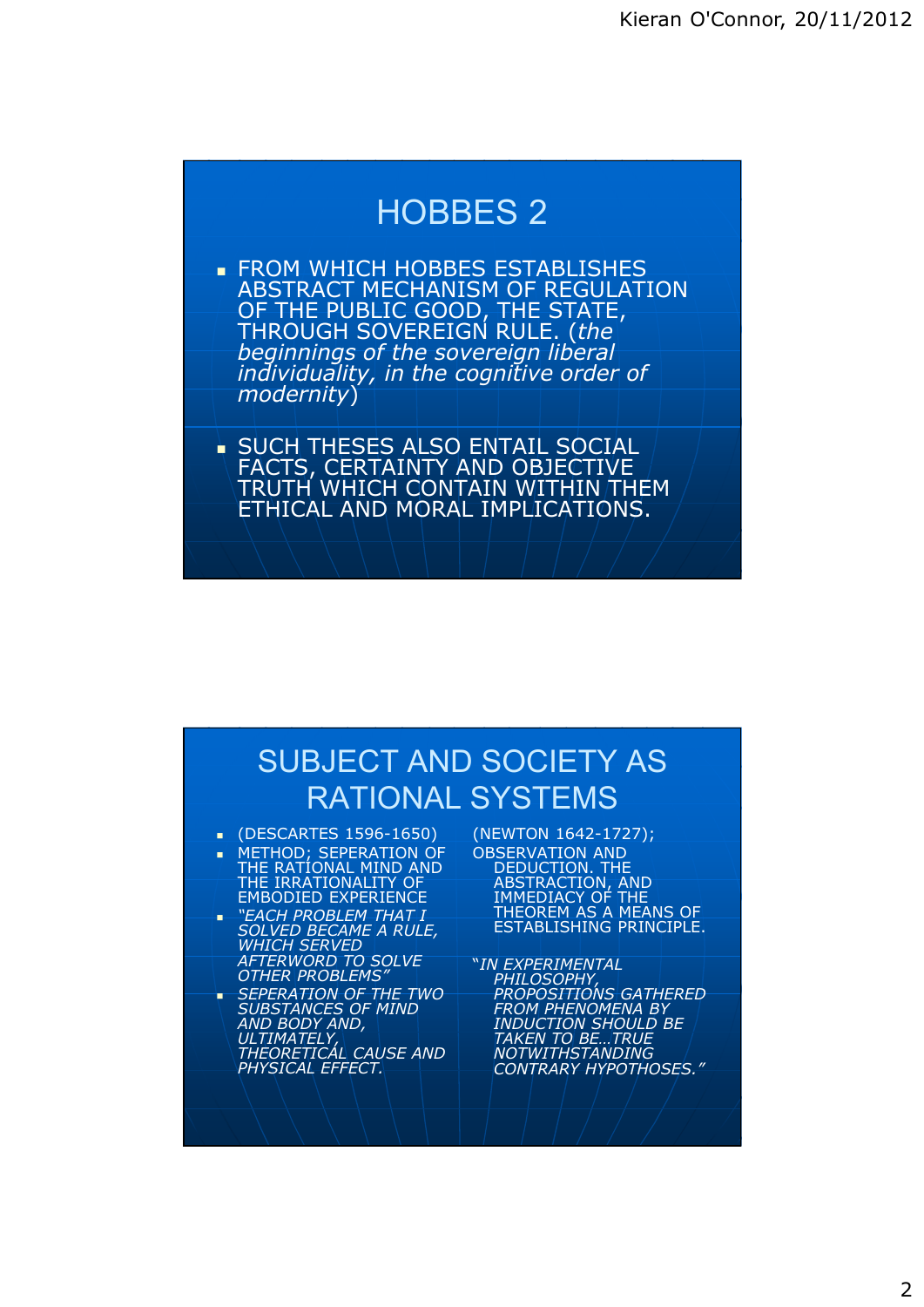## ADAM SMITH (1723-1790) **MODERN POLITICAL ECONOMY. A NEWTONIAN APPROACH TO POWER,** COMMUNITY AND THE PUBLIC GOOD. THE INVISBLE HAND" (Of the market or "GOD") "*The all-wise Author of Nature has, in this manner, taught man to respect the sentiments and judgements of his brethren"*

### The libertarian/neo-liberal ethos

- (Robert Nozick, 1938-2002)
- **Although a libertarian philosopher Nozicks** thesis is also ultimately reliant upon an external force or an **invisible hand** to realise the full flourishing of individual dreams goals and ambitions which, through collective competition and negotiation, best serve the greater good.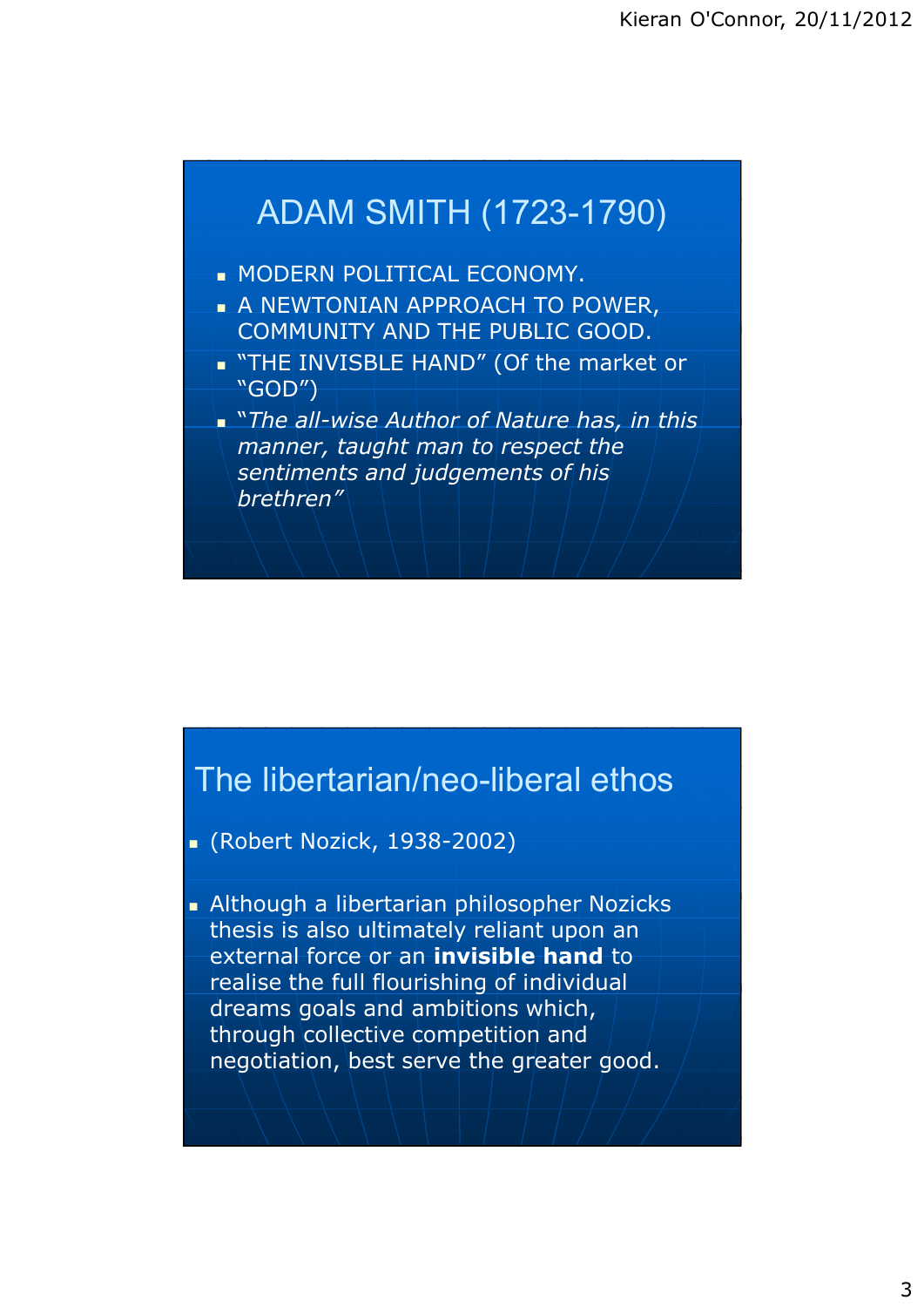#### The subject

- The individual is, primarily, rationally motivated to serve their own interests. (As with Hobbes). The ultimate representation of all of these interests is demonstrated in the material world. (as with Marx)
- Similarly, virtually all foundational economic theses begin with the words 'all things being equal.'